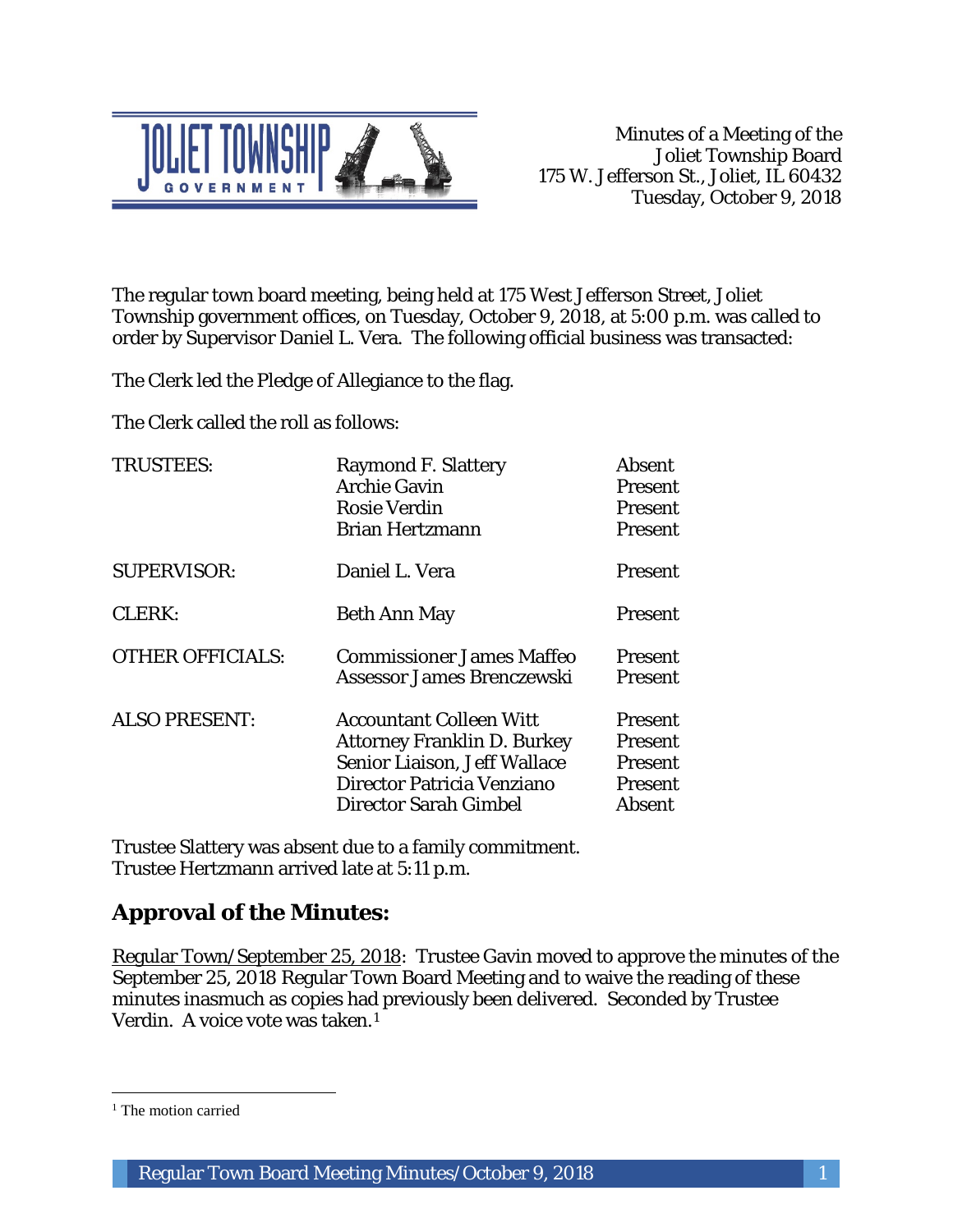### **Public Comment:**

None

# **New Business:**

#### Adopt/Resolution 2018-03, IMRF/Health Insurance Issue

Accountant Witt spoke on the proposed resolution. Currently some employees receive a stipend in lieu of healthcare benefits. By adopting this resolution, we are electing to include the stipend as IMRF earnings. This will be back dated to January, 2014. Trustee Gavin moved to adopt Resolution No. 2018-03, IMRF/Health Insurance Issue. Seconded by Trustee Verdin. A roll call vote was taken. Ayes (3), Nays (0)<sup>2</sup>

### Adopt Resolution 2018-04, Surplus Equipment Animal Control

Clerk May reviewed the need to adopt the proposed resolution. Animal Control has 5 computers which NJS Enterprises will dispose of and the dryer will otherwise be disposed of. Trustee Verdin moved to approve Resolution No. 2018-04, Surplus Equipment Animal Control. Seconded by Trustee Gavin. A roll call vote was taken. Ayes (4), Nays  $(0)^3$ 

#### Adopt/2019 Annual Meeting & Holiday Schedule

The proposed dates were reviewed and Clerk May verified all of the dates were confirmed. Supervisor Vera expressed his concern regarding the continued practice of observing Columbus Day. He indicated several governments in Illinois and community Colleges are no longer observing this day, adding this may be something to consider in the future. Trustee Verdin moved to adopt the 2019 annual meeting and holiday schedules as presented. Seconded by Trustee Gavin. A roll call vote was taken. Ayes  $(4)$ , Nays  $(0)^4$ 

#### Approve/Animal Control Parking Lot Bid

Supervisor Vera spoke on the bids received for the new parking lot, planned to be located directly west of the Center. He stated all of the bids received were above the Architect anticipated costs and what was budgeted. He indicated the 4 lowest bidders were reviewed and asked about their association with organized labor, as well as a breakout costs for the fencing and curb work. The alternate 1 was for the fencing and the alternate 2 was for the curbing of the existing parking. The adjusted pricing was then calculated to determine a lower price for the overall cost of the project. The Supervisor indicated he was still in favor of the curb work on the existing parking area which allowed for only the fencing pricing to be removed from the quotes. Briggs Paving from Downers Grove was the low bidder with the deduction of alternate 1, remove pricing for the fence. Trustee Gavin moved to approve the bid from Briggs Paving, with the deduction of alternate 1 and to allow the Supervisor to enter into a contract for the work to be performed at a price of \$74,355.48. Seconded by Trustee Verdin. A roll call vote was taken. Ayes  $(4)$ , Nays  $(0)<sup>5</sup>$ 

 $\overline{a}$ <sup>2</sup> Roll Call Ayes (3) Trustees Gavin, Verdin, and Supervisor Vera

<sup>3</sup> Roll Call Ayes (4) Trustees Gavin, Verdin, Hertzmann and Supervisor Vera

<sup>4</sup> Roll Call Ayes (4) Trustees Gavin, Verdin, Hertzmann and Supervisor Vera

<sup>5</sup> Roll Call Ayes (4) Trustees Gavin, Verdin, Hertzmann and Supervisor Vera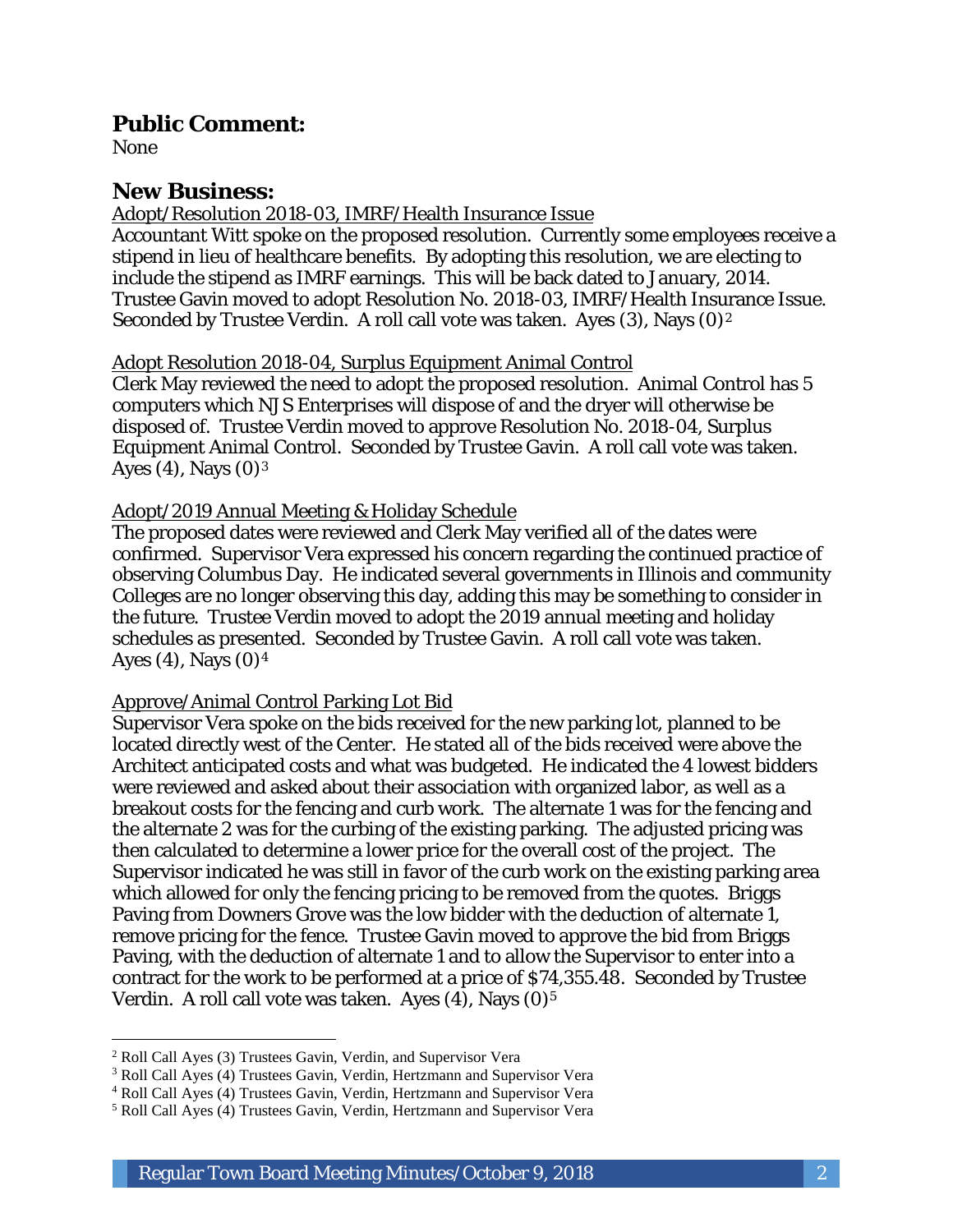## **Reports:**

Supervisor: Supervisor Vera reported he, Attorney Burkey and Accountant Witt will be attending the October 17, 2018 meeting of the Oakwood Cemetery Board. He continues to make random visits to the cemetery to review work being done and to assess the needs. He and Commissioner Maffeo will be reviewing the roadways to determine a cost associated with road improvements. The initial focus will be improvements around the Civil War memorial. He acknowledged Patricia Venziano, the new GA Director as being present at the meeting. The Supervisor reported there has been no update from Barry Kolanowski relating to the signage on the Senior Services vehicles.

Clerk: Clerk May reported the bid letting for the Road Salt was on Friday, October 5 and the opening is scheduled for Friday, October 19, 2018 at 1:30 p.m. The bid is requesting prices for 800 ton. She completed the resolutions for consideration this evening. She met with the new GA Director, Pat Venziano. They discussed the board meeting process and the functions of the Clerk's Office. She provided a copy of an email from the City of Joliet on the issue of Alternative Water Source Study Committee. She commented on a recent annexation notice from the City of Joliet, #A22-18. She verified that the City of Joliet is the requestor. The property in question is directly north of the City's Water Department on Washington Street. She inquired if anyone was interested in taking a tour of the Governor's Mansion on Sunday, November 11, 2018 during the fall TOI conference. Please confirm with her if you are interested in the 2:30 or 3:30 tour. The Nowell Park dedication will be held on Saturday, October 20, 2018. She directed the Board to review the invitation in their board packet. Trustee Gavin indicated he would be attending. Clerk May will RSVP for him.

Highway Commissioner: Commissioner Maffeo reported 14 truckloads, containing 500 tires were recycled through the County's tire recycle program. He has met with the County Engineers regarding some of the continued drainage issues across the Township. The paving projects continue to be worked on and he anticipates these will be completed within the next couple of weeks.

The Commissioner distributed copies of a legal opinion prepared by Attorney Burkey on the anticipated request from the City of Joliet to install water and sewer service, via our right of way, to the proposed Love's Truck Stop on New Lenox Road and South Briggs Street.

Assessor: Assessor Brenczewski reported, the appeal hearings continue. One in particular is an appeal from Riverwalk LLC and their recent purchase of Evergreen Terrace from the City of Joliet for 11 million dollars. The property is currently assessed at 14 million. They are asking for the assessment to match the recent sale. The Assessor indicated he is not sure if the City of Joliet sold the entire development to Riverwalk LLC and there is an issue of an obligation to buy and sell which doesn't always allow for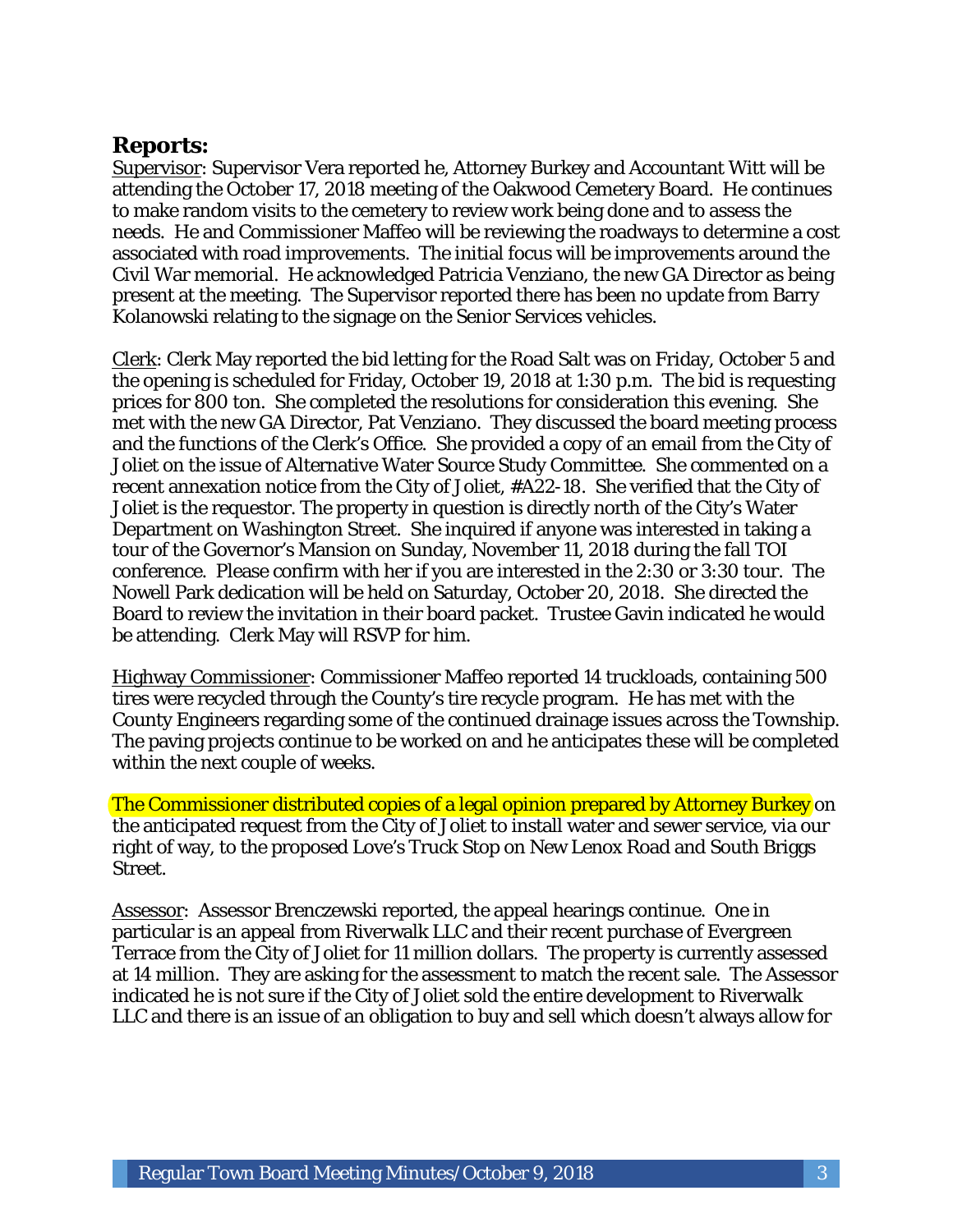reduced assessment. He will discuss this issue with Attorney Burkey and will be in contact with the City of Joliet for certain details.

Attorney: Attorney Burkey was present but had no further comments other than those already discussed.

Accountant: Accountant Witt reported the September bank reconciliations have been completed and are on the table for review. She will have updated financial reports at the next meeting. The monthly IMRF report was completed and filed. She has been reviewing the Oakwood Cemetery financial documents. She has started work on the 2018 Levy. Other than that, just the day to day operations of her office.

Animal Control Center: Director Gimbel was absent with a family matter. Supervisor Vera gave her report. The Director continues to work on a "pet store" problem with a commercial establishment on Collins Street, where they are not licensed with the State of Illinois. She continues to delegate a lot of time on cases being prosecuted with the City of Joliet. On October 5, 2018 they participated in a pet blessing at the University of St. Francis, where they received 3 boxes of animal supply donations. A large donation was also recently received from the Employees of Caterpillar. The statistical reports were distributed.

General Assistance Program: New Director Patricia Venziano, introduced herself to the board and others present. She provided a brief work history focusing on her recent work with the Will County Center for Community Concerns where she served as the Housing Program Manager and managed the caseworkers, much like she is now doing with the Township. She thanked the board for opportunity and indicated she is happy to be here, adding her door is always open to ideas and suggestions. Supervisor Vera indicated that Director Venziano recently discussed an idea with him relating to the GED programs offered by Joliet Junior College. Director Venziano indicated the program only offers so much of the service free but not the cost of the test itself. She has suggested that we look into providing a funding voucher for our residents to take the test. Attorney Burkey will review if General Assistance funds can be used in such a manner. Director Venziano added, if we can get people educated it may result in them not coming back for financial assistance. The Board welcomed her.

Senior Liaison: Senior Liaison Jeff Wallace reviewed the upcoming meetings and reminded the Board of the Senior Citizen Association luncheon this Thursday.

**Receipts:** Trustee Verdin moved to deposit all funds into their proper accounts as presented for the period ending October 9, 2018. Seconded by Trustee Gavin. A voice vote was taken.6

 $\overline{a}$ 

<sup>6</sup> The motion carried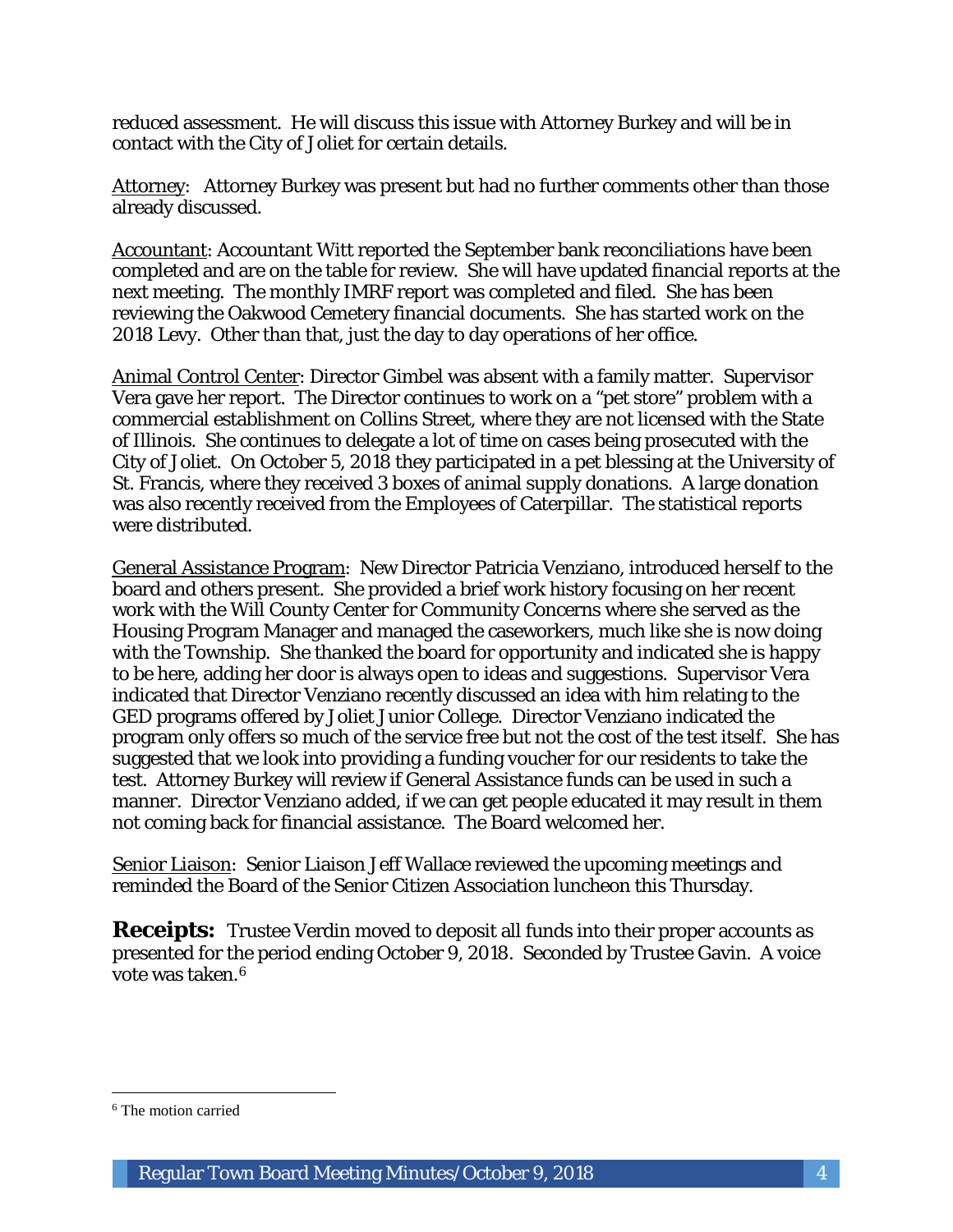**Expenditures:** The Supervisor presented the following invoices for Town Board approval for the period ending October 9, 2018:

| <b>FUND</b>                                                                                                                         | <b>EXPENDITURES</b> |
|-------------------------------------------------------------------------------------------------------------------------------------|---------------------|
| <b>General Town</b><br><b>Motion: Trustee Gavin</b><br>Second: Trustee Verdin<br>Roll Call: Ayes 4, Nays 07                         | \$49,830.15         |
| <b>General Assistance</b><br><b>Motion: Trustee Verdin</b><br><b>Second: Trustee Gavin</b><br>Roll Call: Ayes 4, Nays 08            | \$7,545.72          |
| Road and Bridge<br><b>Motion: Trustee Hertzmann</b><br><b>Second: Trustee Verdin</b><br>Roll Call: Ayes 4, Nays 09                  | \$28,548.88         |
| <b>Animal Control</b><br><b>Motion: Trustee Gavin</b><br><b>Second: Trustee Hertzman</b><br>Roll Call: Ayes 4, Nays 0 <sup>10</sup> | \$25,616.95         |
| <b>Senior Fund</b><br><b>Motion: Trustee Gavin</b><br>Second: Trustee Verdin<br>Roll Call: Ayes 4, Nays 0 <sup>11</sup>             | \$41,000.00         |

Certifications for all funds were passed unanimously.

**Closed Session:** None

I

<sup>7</sup> Roll Call Ayes (4) Trustees Gavin, Verdin, Hertzmann and Supervisor Vera

<sup>8</sup> Roll Call Ayes (4) Trustees Gavin, Verdin, Hertzmann and Supervisor Vera

<sup>&</sup>lt;sup>9</sup> Roll Call Ayes (4) Trustees Gavin, Verdin, Hertzmann and Supervisor Vera

<sup>&</sup>lt;sup>10</sup> Roll Call Ayes (4) Trustees Gavin, Verdin, Hertzmann and Supervisor Vera

<sup>&</sup>lt;sup>11</sup> Roll Call Ayes (4) Trustees Gavin, Verdin, Hertzmann and Supervisor Vera